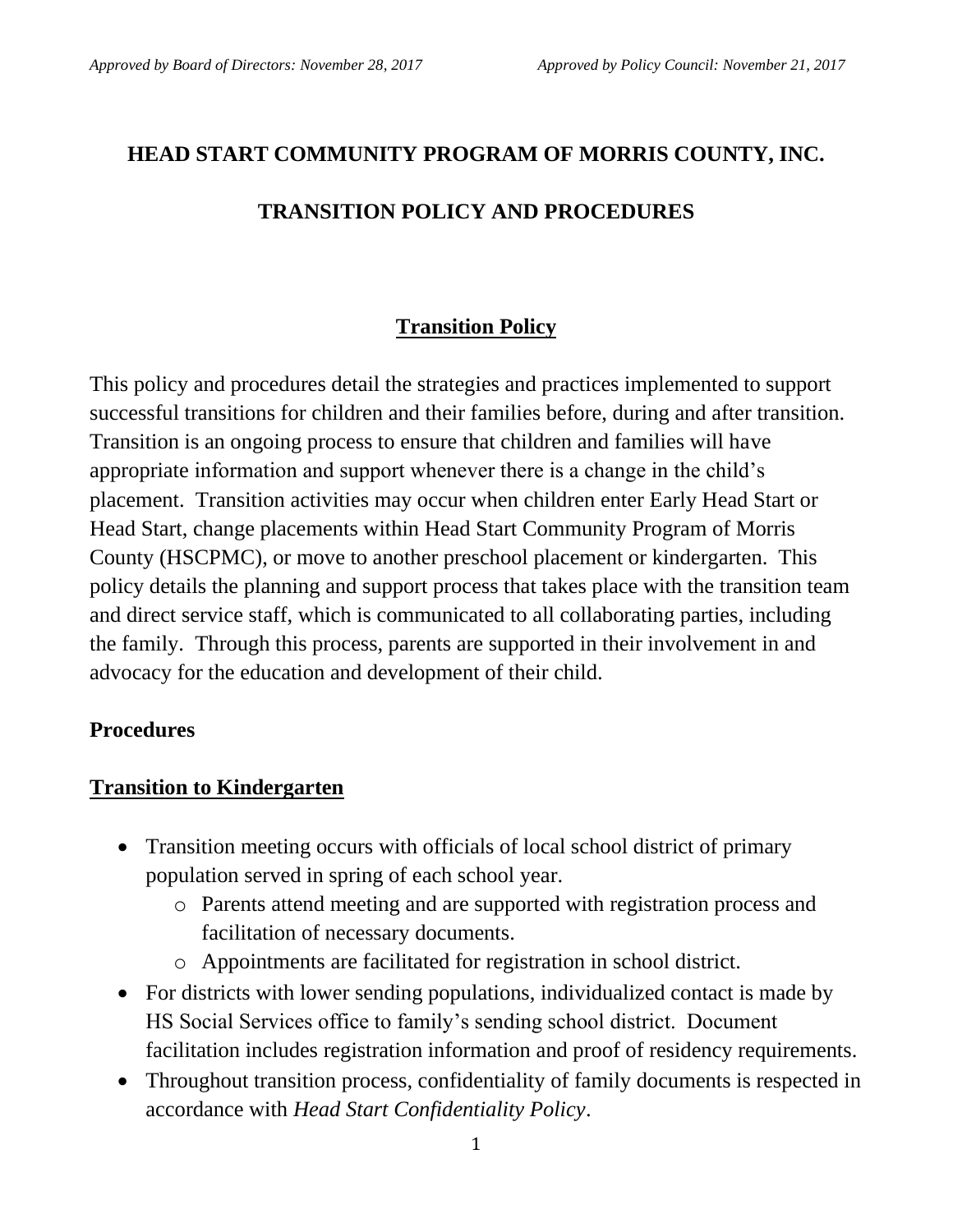- Children's records are released to parents upon request.
- Where school district collaborations are applicable, children's academic records will be made available as appropriate.
- By March 30 of the school year, Family Engagement Specialists will confirm each kindergarten bound child's home school and school district and note in child's file.
- In accordance with the needs of individual children, the Education/Special Services team will meet with parents of children with identified special needs or IEPs during the school year. Parents will be encouraged to explore available services for kindergarten and to be their child's advocate in the process.
- The Education/Special Services team will meet throughout the school year with school district child study team personnel to exchange information and individualize transition plans for children with identified special needs or IEPs.

## **Transition Within Head Start – Transfer (Includes HB to CB, EHS to HS, HS to HS)**

- The *EHS and Head Start Individualized Transition Plan* (ITP) document is the primary tool for sharing information about the child's growth and development, as well as family information, to ensure effective transitions within the program. The various staff members involved in serving the family will work together to share and note information via the ITP. Each member of the transition team signs and dates the ITP document upon completion of their section.
- For transitions from Early Start to Head Start, transition planning for each child and family begins at least six months prior to each child's third birthday. Transitions into Head Start or another program occur as soon after the child's third birthday but permit the child to remain in current placement as necessary for an appropriate transition which takes into account the child's developmental level and health and disability status, as well as current and changing family circumstances.
- Steps in Transition Process:
	- o The ITP is generated by the child's designated Family Engagement Specialist upon notice of planned transition. Family Engagement Specialist is responsible for coordinating internal data management (via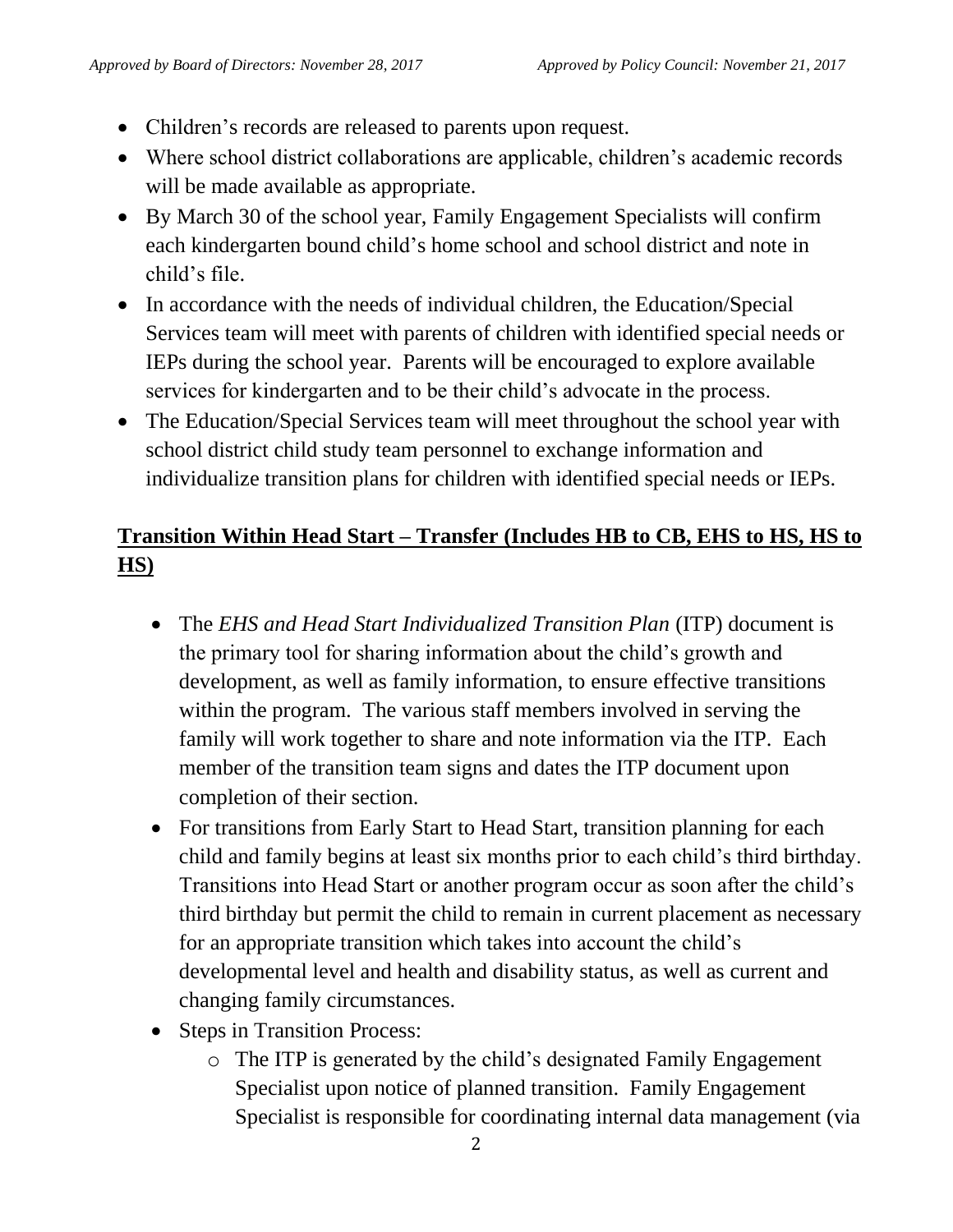Child Plus system) and printing updated documents (attendance scanning bar code list, sign-in sheets, allergies list, class list, class emergency contact list and individual family contact information form) necessary for the receiving classroom.

- o The Family Engagement Specialist submits the ITP to the Education Manager, who will direct the ITP to the current teaching staff member.
- o The current teaching staff member annotates child's educational and developmental information and returns the ITP to the Education Manager, along with the child's classroom files. The Education Manager directs the ITP to the receiving teaching staff member.
- o The receiving teaching staff member reviews the child's information and classroom files and develops the transition plan timeline, completing this section of the ITP. The ITP is then returned to the Education Manager.
- o The Special Services/Mental Health Coordinator receives the ITP and completes any information relative to identified special educational or mental health needs, including a copy of child's IEP/IFSP as applicable. Timelines for early developmental screenings (as applicable, ASQ, ASQ-SE, Brigance III) are checked and noted to ensure compliance with requirements.
- o The Health Coordinator receives the ITP and completes information pertaining to health needs, allergies, medication, or dietary restrictions. The Health Coordinator shares transition status and appropriate dietary information with nutrition and dietary staff.
- o The Family Engagement Specialist receives the ITP and meets with the child's parent/family to share information about the transition process and ensure that the needs of the family are fully addressed in collaborative fashion.
- o Copies of fully completed ITP are distributed by the Family Services Manager to the receiving teaching staff member for inclusion in the child's classroom file; and to the Education Manager, who will coordinate facilitation of child's transition schedule with the transitioning teaching staff member.

### **Transition From Outside agency to Early Head Start or Head Start**